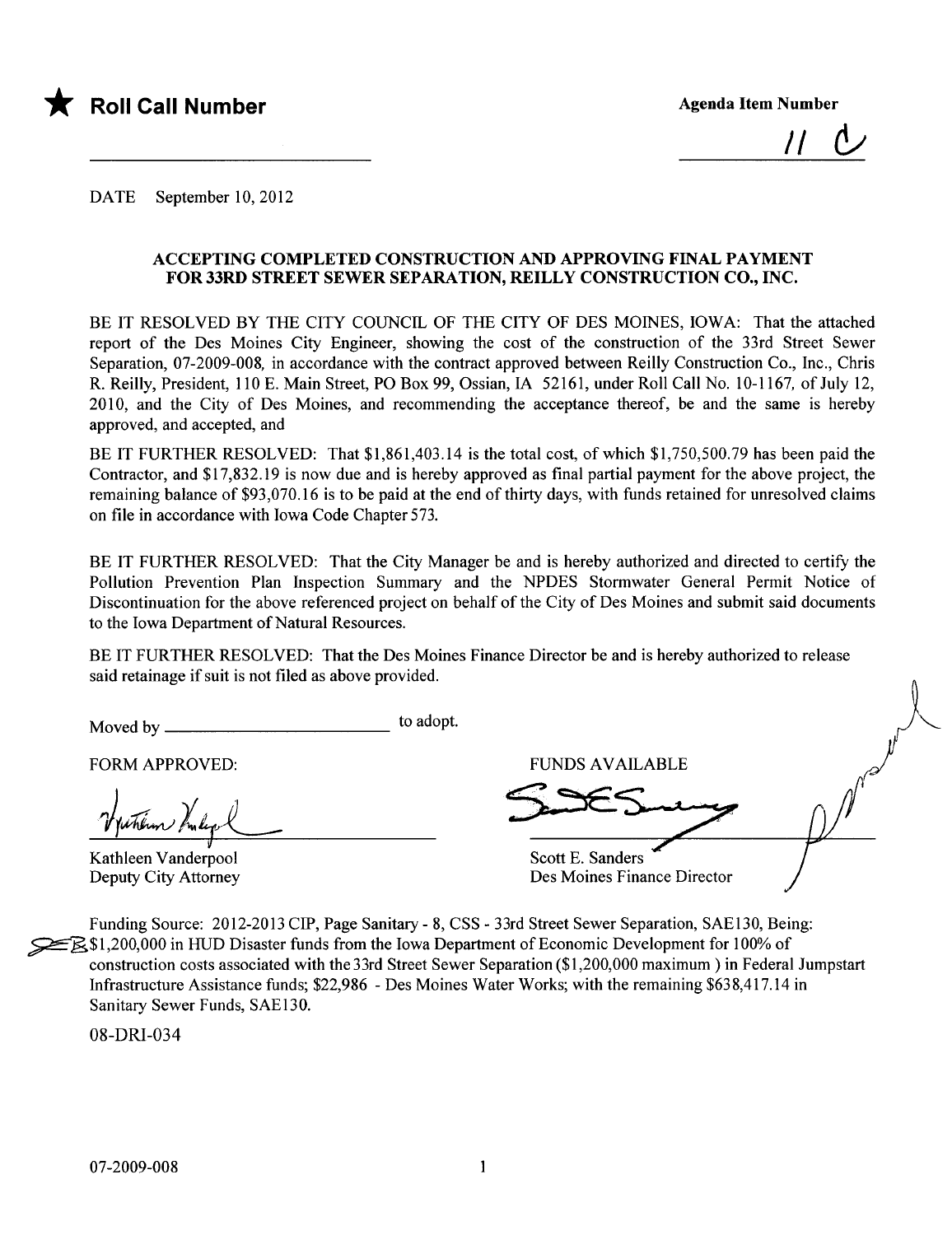



 $ILC$ 

DATE September 10, 2012

| <b>COUNCIL ACTION</b> | <b>YEAS</b> | <b>NAYS</b> | <b>PASS</b> | <b>ABSENT</b>   |
|-----------------------|-------------|-------------|-------------|-----------------|
| <b>COWNIE</b>         |             |             |             |                 |
| <b>COLEMAN</b>        |             |             |             |                 |
| <b>GRIESS</b>         |             |             |             |                 |
| <b>HENSLEY</b>        |             |             |             |                 |
| <b>MAHAFFEY</b>       |             |             |             |                 |
| <b>MEYER</b>          |             |             |             |                 |
| <b>MOORE</b>          |             |             |             |                 |
| <b>TOTAL</b>          |             |             |             |                 |
| <b>MOTION CARRIED</b> |             |             |             | <b>APPROVED</b> |

#### **CERTIFICATE**

I, DIANE RAUH, City Clerk of said City hereby certify that at a meeting of the City Council of said City of Des Moines, held on the above date, among other proceedings the above was adopted.

IN WITNESS WHEREOF, I have hereunto set my hand and affixed my seal the day and year first above written.

Mayor City Clerk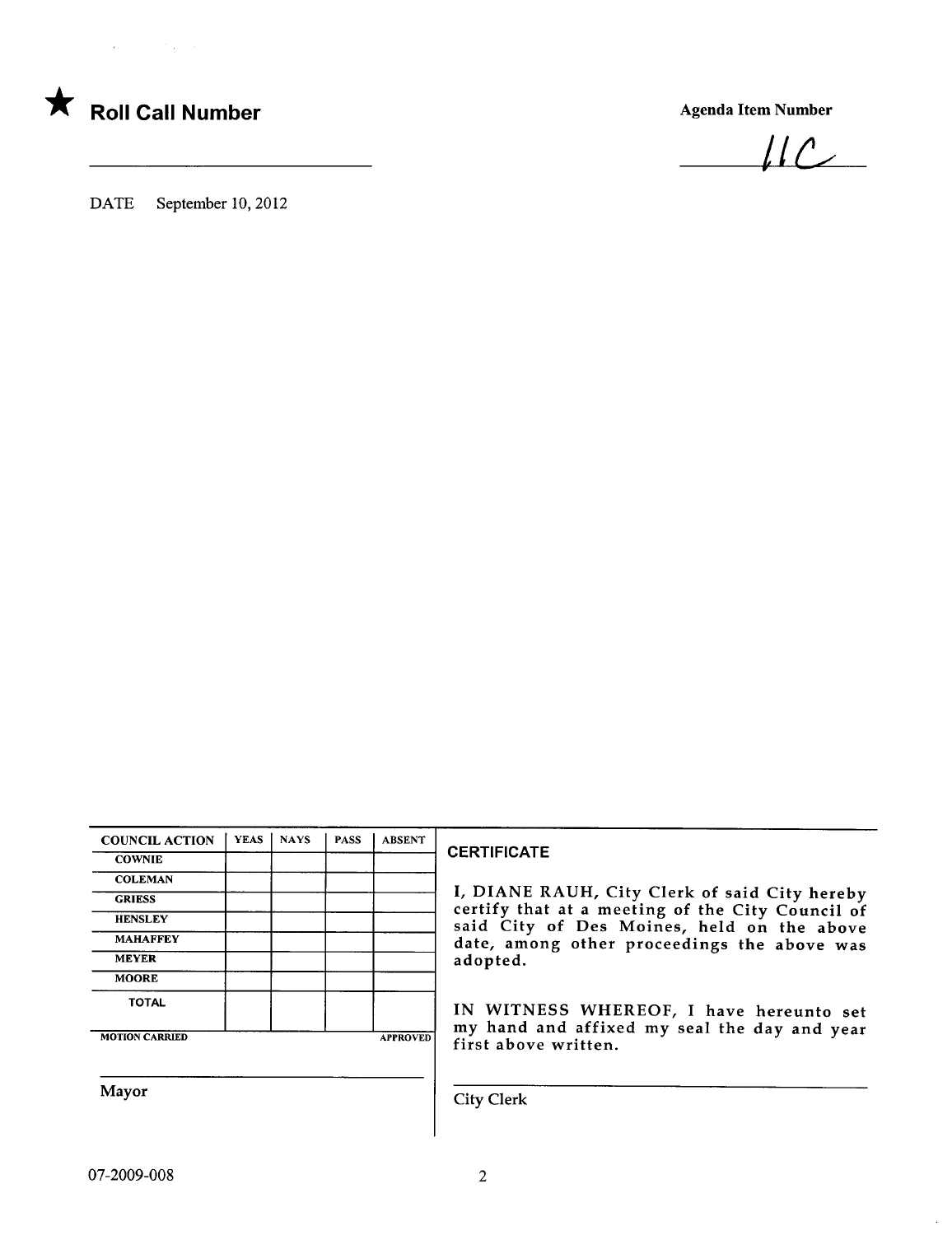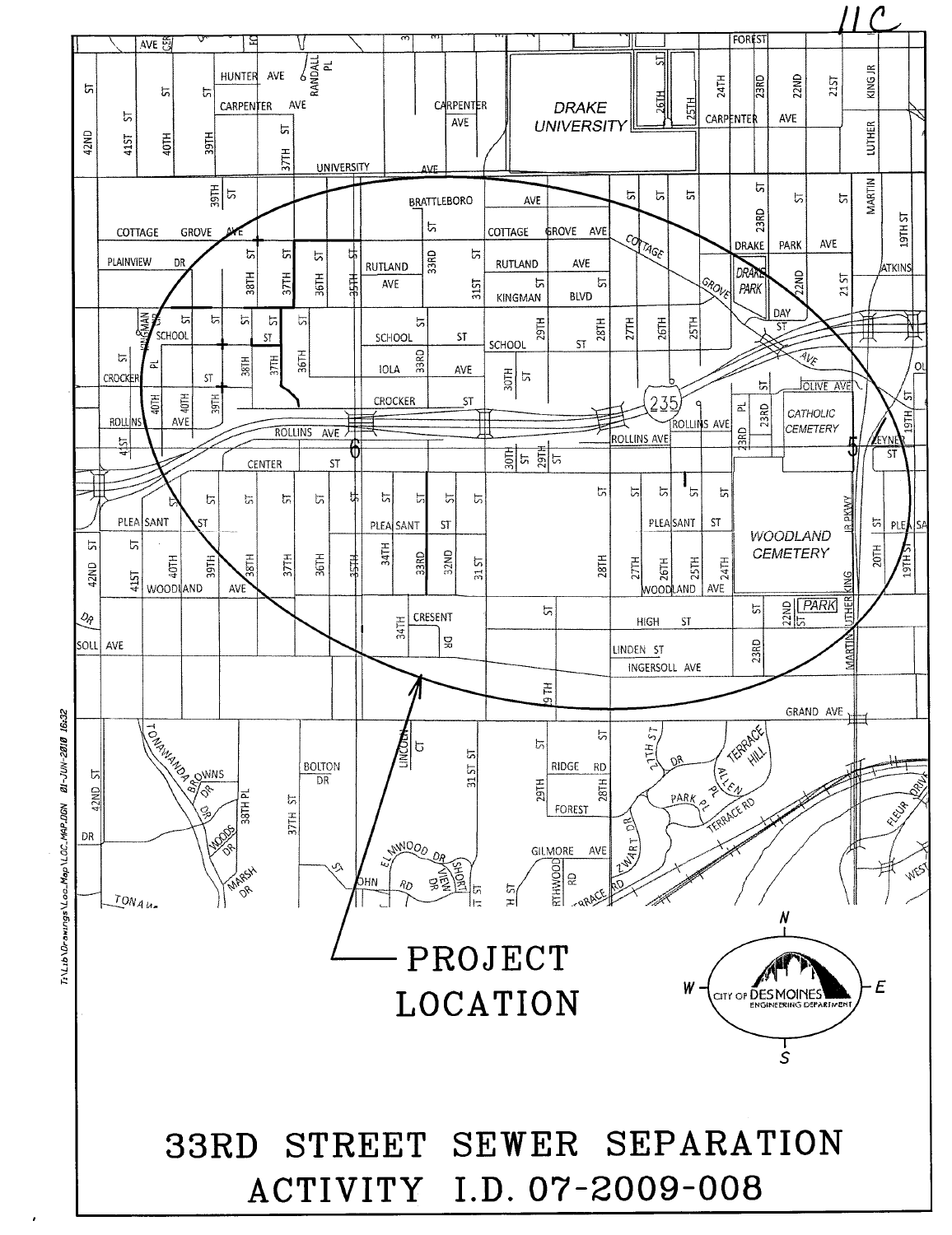

## PROJECT SUMMARY

33rd Street Sewer Separation

### **Activity ID 07-2009-008**

On July 12,2010, under Roll Call No. 10-1167, the Council awarded the contract for the above improvements to Reily Construction Co., Inc., in the amount of \$1,485,199.10. Tabulated below is a history of project change orders.

| Change<br>Order No. | <b>Initiated By</b> | Description                                                                                                                                                                                                      | Amount      |
|---------------------|---------------------|------------------------------------------------------------------------------------------------------------------------------------------------------------------------------------------------------------------|-------------|
| 1                   | User                | 9/13/2010                                                                                                                                                                                                        | \$53,106.00 |
|                     |                     | Construct a new sanitary sewer on Merle Hay Rd. to replace<br>the existing sanitary sewer and aging pump station, as<br>approved by Council on 9/13/2010.                                                        |             |
| $\mathbf{2}$        | Consultant          | 1/6/2011                                                                                                                                                                                                         | \$16,882.50 |
|                     |                     | Modify installation of storm sewer facilities in 35th Street<br>just north of Ingersoll Ave related to the relocation of three<br>major utilities and unexpected utility conflicts.                              |             |
| 3                   | User                | 1/13/2011                                                                                                                                                                                                        | \$7,700.00  |
|                     |                     | Relocate hydrant near the relocated 12" water main in 35th<br>Street $@$ Ingersoll Ave. DMWW to be billed for work.                                                                                              |             |
| 4                   | Consultant          | 3/9/2011                                                                                                                                                                                                         | \$14,797.00 |
|                     |                     | Seed in-lieu-of sod to save cost; provide traffic control<br>flaggers as per City policy; and construct Type M-B<br>Manhole to avoid unforeseen conflicts.                                                       |             |
| 5                   | Contractor          | 10/3/2011                                                                                                                                                                                                        | \$16,922.00 |
|                     |                     | Add several extra work items, and 40 working days to the<br>contract for this extra work as well as the additional work<br>associated with change orders 1, 2 & 3.                                               |             |
| 6                   | Consultant          | 12/30/2011                                                                                                                                                                                                       | \$23,033.15 |
|                     |                     | Modify the pavement design for 37th Street from Kingman<br>Blvd. to Cottage Grove Ave. to include total replacement<br>rather than partial replacement due to extreme deterioration<br>of the PCC base pavement. |             |
| 7                   | Consultant          | 4/10/2012                                                                                                                                                                                                        | \$21,112.00 |
|                     |                     | Add additional sidewalk at several locations due to<br>unforeseen sewer service replacement for code compliance.                                                                                                 |             |
| 8                   | City                | 4/19/2012                                                                                                                                                                                                        | \$16,618.00 |
|                     |                     |                                                                                                                                                                                                                  |             |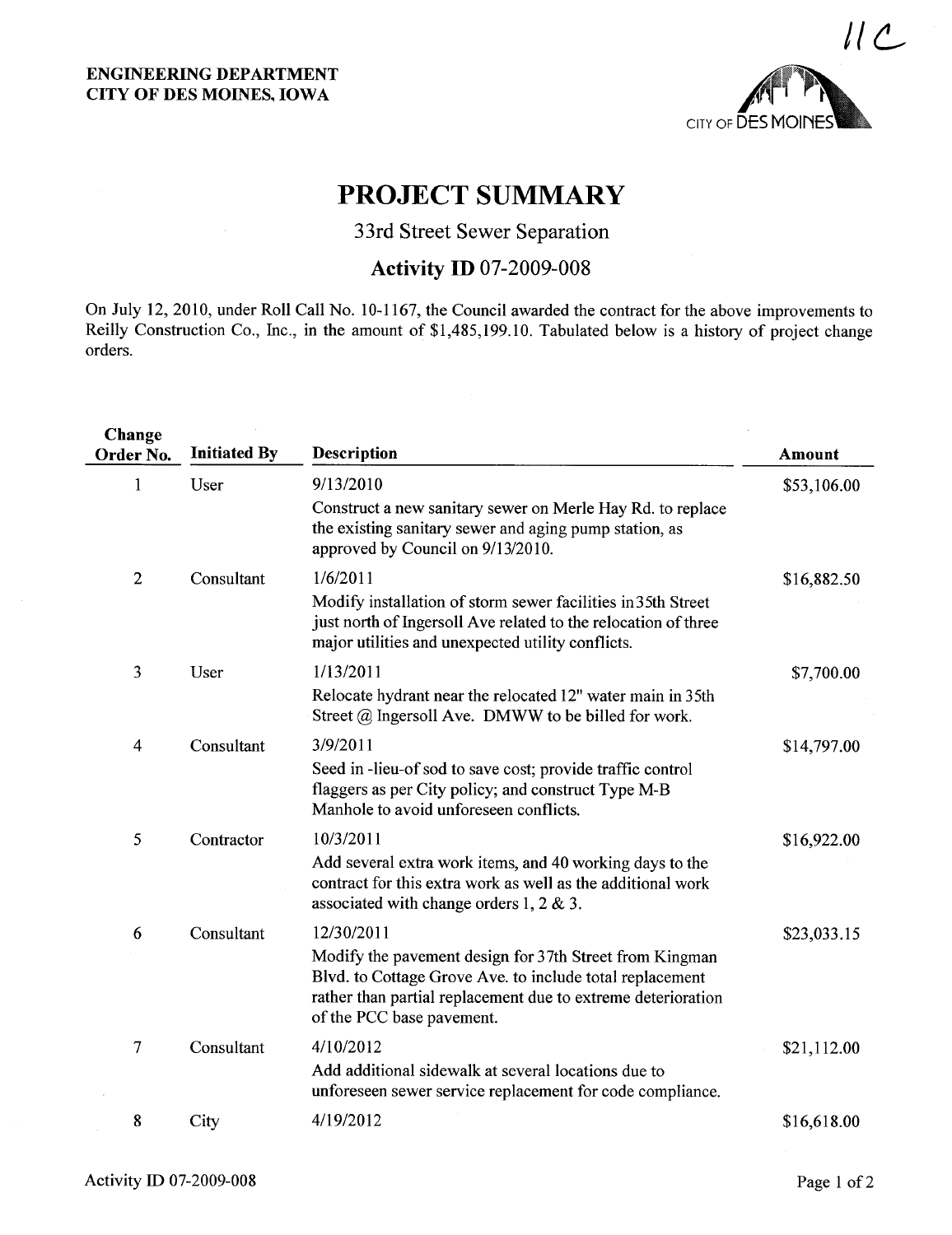|    |            | Add minor modifications to the storm sewer and sanitary<br>sewer collection systems to accomodate unforeseen<br>conditions and to save costs.                                                                                                                                                                   |                |
|----|------------|-----------------------------------------------------------------------------------------------------------------------------------------------------------------------------------------------------------------------------------------------------------------------------------------------------------------|----------------|
| 9  | Consultant | 5/7/2012<br>Additional directional boring placement of sewer to avoid<br>existing trees and retaining wall; accomodation for<br>unforeseen site conditions such as crumbling pavement,<br>unstable soils, and non-compliant sewer and water service<br>connections; abandonment of undocumented existing sewer. | \$187,318.87   |
| 10 | City       | 6/21/2012<br>Extend sanitary sewer due to the discovery of undocumented<br>sanitary connections to the storm sewer. Provide modified<br>PCC boxouts in HMA pavement.                                                                                                                                            | \$17,274.00    |
| 11 | City       | 8/28/2012<br>Balance contract quantities to match as-constructed<br>quantities for project close-out                                                                                                                                                                                                            | \$1,440.52     |
|    |            | <b>Original Contract Amount</b>                                                                                                                                                                                                                                                                                 | \$1,485,199.10 |
|    |            | <b>Total Change Orders</b>                                                                                                                                                                                                                                                                                      | \$376,204.04   |
|    |            | <b>Percent of Change Orders to Original Contract</b>                                                                                                                                                                                                                                                            | 25.33%         |
|    |            | <b>Total Contract Amount</b>                                                                                                                                                                                                                                                                                    | \$1,861,403.14 |
|    |            |                                                                                                                                                                                                                                                                                                                 |                |

 $\sim$   $\sim$ 

 $\epsilon$  .

 $\sim$   $\sim$ 

 $\sim 10$ 

 $\mathcal{A}^{\mathcal{A}}$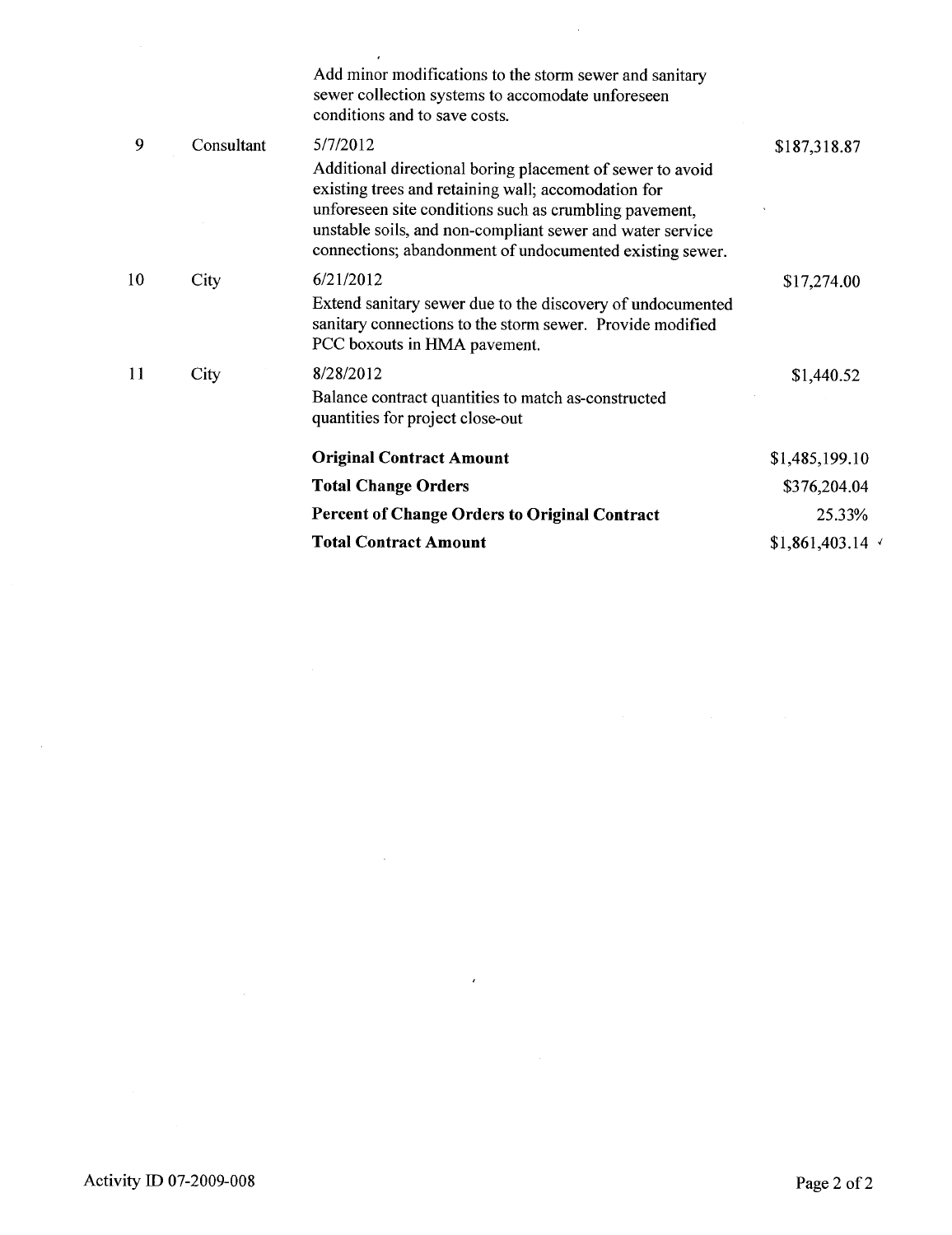1/ ¿

September 10,2012



#### CERTIFICATION OF COMPLETION

#### AGENDA HEADING:

Accepting completed construction and approving final payment for the 33rd Street Sewer Separation, Reilly Construction Co., Inc.

#### SYNOPSIS:

Approve the Engineer's Certification of Completion, accept construction of said improvement, and authorize final payment to the contractor.

#### FISCAL IMPACT:

Amount: \$1,861,403.14 As-Built Contract Cost

Funding Source: 2012-2013 CIP, Page Sanitary - 8, CSS - 33rd Street Sewer Separation, SAE130, Being: \$1,200,000 in HUD Disaster funds from the Iowa Department of Economic Development for 100% of construction costs associated with the 33rd Street Sewer Separation (\$1,200,000 maximum) in Federal Jumpstart Infrastructure Assistance funds, with the remaining \$661,403.14 in Sanitary Sewer Funds, SAE130.

#### CERTIFICATION OF COMPLETION:

On July 12, 2010, under Roll Call No. 10-1167, the City Council awarded a contract to Reilly Construction Co., Inc., Chris R. Reilly, President, 110 E. Main Street, PO Box 99, Ossian, IA 52161 for the construction of the following improvement:

33rd Street Sewer Separation, 07-2009-008

This improvement includes the separation of the City's combined sanitary and storm sewer system at several locations west of downtown and in the proximity of I-235. The construction includes the installation of manholes, intakes, storm sewer piping and sanitary sewer piping and the replacement of street pavement, sidewalks, and other related items; all in accordance with the contract documents including Plan File Nos.  $517 - 145/172$ . The project locations include 33rd Street from Woodland Avenue to Center Street, 37th Street from Crocker Street to Cottage Grove Avenue, Cottage Grove Avenue from 35th Street to 38th Street, Kingman Boulevard from 37th Street to 40th Place, M. L. King Jr. Parkway from Leyner Street to Crocker Street, the 2500 block of Center Street, and 35th Street north of Ingersoll Avenue, Des Moines, Iowa

I hereby certify that the construction of said 33rd Street Sewer Separation, Activity ID 07-2009-008, has been completed in substantial compliance with the terms of said contract, and I hereby recommend that the work be accepted. The work commenced on September 13,2010, and was completed on August 30, 2012.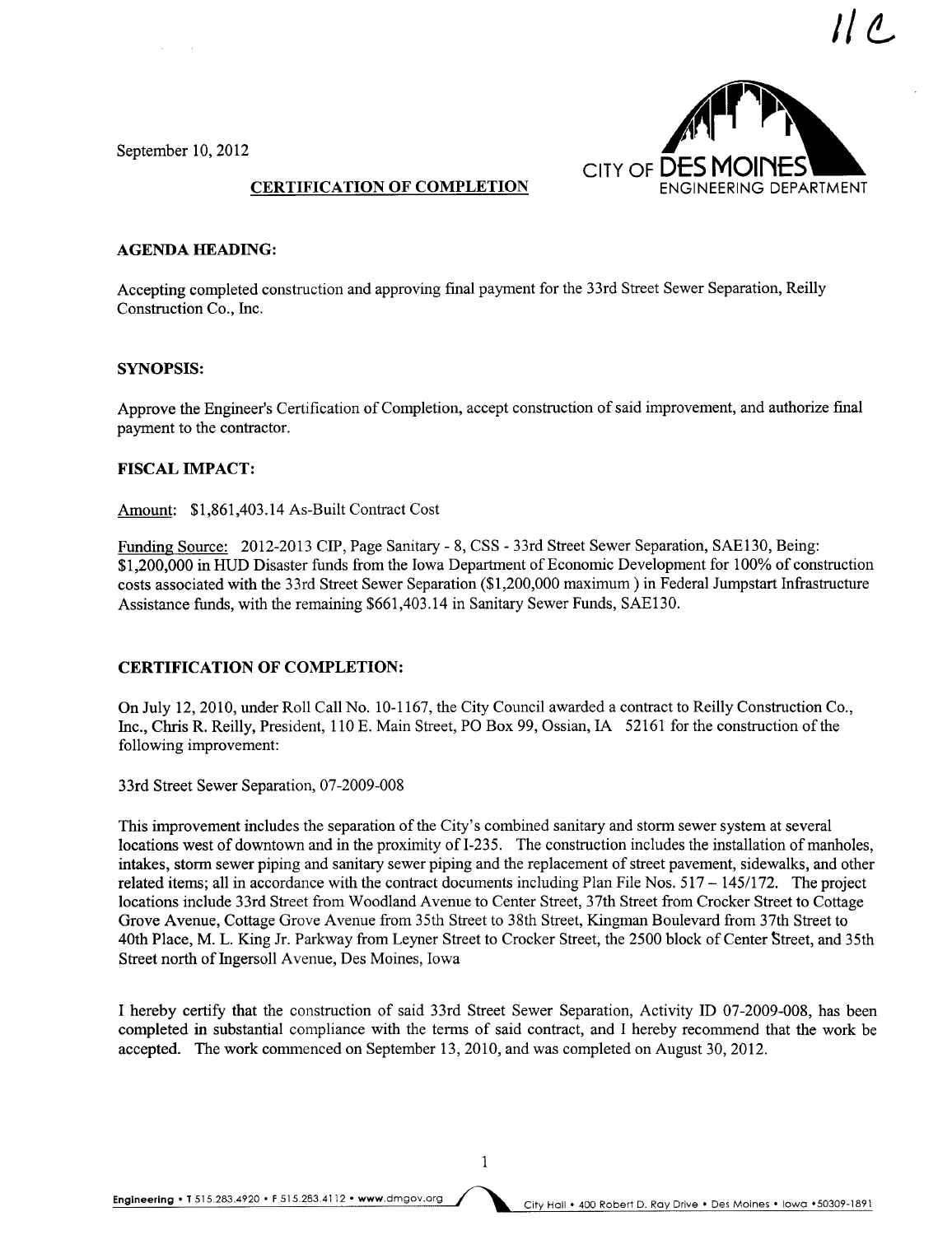I further certify that \$1,861,403.14 is the total cost of said improvement, of which \$1,750,500.79 has been paid the Contractor and \$17,832.19 is now due and is hereby approved as final partial payment for the above project, the remaining balance of \$93,070.16 is to be paid at the end of thirty days, with funds retained for unresolved claims on file in accordance with Iowa Code Chapter 573. The amount of completed work is shown on the attached Estimate of Construction Completed.

 $2dE$ Brever

Jeb E. Brewer, P.E. Des Moines City Engineer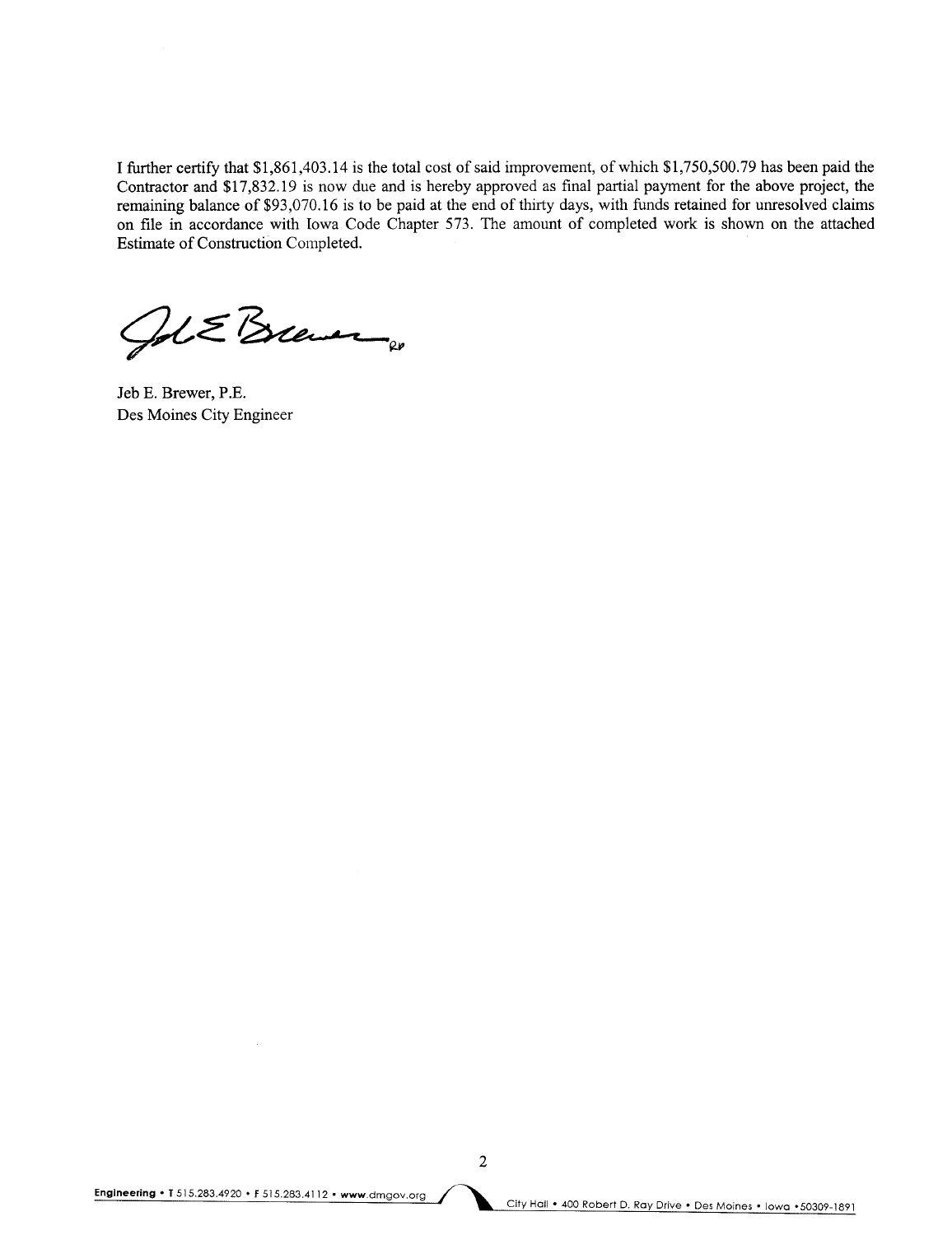

性中性。

 $\bar{z}$ 

VEENSTRA & KIMM, INC.

515-225-8000 · 515-225-7848(FAX) · 800-241-8000(WATS)

## PAY ESTIMATE NO. 11

 $11c$ 

| Date:                   | <b>July 19 2012</b>                                                                               |                              |           |                      |                    |                   |                                                                                            |                              |                              | <b>Final</b>             |
|-------------------------|---------------------------------------------------------------------------------------------------|------------------------------|-----------|----------------------|--------------------|-------------------|--------------------------------------------------------------------------------------------|------------------------------|------------------------------|--------------------------|
|                         | Project Title<br>33rd Street Sewer Separation<br>Des Moines, IA<br><b>Activity ID 07-2009-008</b> |                              |           |                      | Contractor         |                   | Reilly Construction Company, Inc.<br>1675 NE 51 <sup>st</sup> Ave.<br>Des Moines, IA 50313 |                              |                              |                          |
|                         | Orig. Contract<br>Amount & Date                                                                   | \$1,485,199.10               |           | September 2010       |                    | Pay Period        |                                                                                            |                              | May 3, 2011 to July 19, 2012 |                          |
|                         |                                                                                                   |                              |           |                      |                    | <b>BID ITEMS</b>  |                                                                                            |                              |                              |                          |
|                         |                                                                                                   | Description                  | Unit      | Orig bid<br>Quantity |                    | <b>Unit Price</b> |                                                                                            | <b>Original Bid</b><br>Price | Final<br>Quantity            | Final<br>Value           |
| $\mathbf{I}$            | <b>Traffic Control</b>                                                                            |                              | <b>LS</b> | 1                    | S                  | 7.200.00          | \$                                                                                         | 7.200.00                     |                              |                          |
| $\overline{2}$          |                                                                                                   | <b>Construction Staking</b>  | LS        | 1                    | \$                 | 5,750.00          | \$                                                                                         | 5,750.00                     | 100%<br>108.7%               | \$7,200.00<br>\$6,250.25 |
|                         |                                                                                                   |                              |           |                      |                    | S                 |                                                                                            | \$                           |                              | \$0.00                   |
| 3                       | Mobilization                                                                                      |                              | LS        | 1                    | \$                 | 55.000.00         | S.                                                                                         | 55,000.00                    | 100%                         | \$55,000.00              |
| $\overline{\mathbf{4}}$ |                                                                                                   | Project Sign, Large IDED     | <b>LS</b> | 1                    | \$                 | 1.800.00          | S                                                                                          | 1,800.00                     | 100%                         | \$1,800.00               |
| 5                       |                                                                                                   | Clearing and Grubbing        | DI        | 161.0                | \$                 | 30.00             | $\mathbf S$                                                                                | 4,830.00                     | 211.4                        | \$6,342.00               |
| 6                       | <b>Tree Protection</b>                                                                            |                              | LS        | 1                    | \$                 | 2,500.00          | $\mathbf S$                                                                                | 2,500.00                     | $\mathbf{1}$                 | \$2,500.00               |
| 7                       |                                                                                                   | <b>Tree Protection Fence</b> | LF        | 1.320                | \$                 | 1.80              | $\mathbf S$                                                                                | 2.376.00                     | 2626.1                       | \$4,726.98               |
| 8                       | Removal of Existing<br>Manhole/Intake                                                             |                              | Ea.       | 29                   |                    | \$1,500.00        | S.                                                                                         | 43,500.00                    | 29                           | \$43,500.00              |
| 9                       | Removal of Existing<br>Pavement                                                                   |                              | <b>SY</b> | 7.032                |                    | \$7.50            | \$                                                                                         | 52,740.00                    | 9476.40                      | \$71,073.00              |
|                         |                                                                                                   |                              |           |                      |                    |                   |                                                                                            |                              |                              |                          |
| 10                      | Removal of Existing<br>Driveway                                                                   |                              | SY        | 793                  | \$                 | 7.50              | S                                                                                          | 5,947.50                     | 823.58                       | \$6,176.85               |
| $\mathbf{11}$           |                                                                                                   | Removal of Existing Sidewalk | SY        | 644                  | \$                 | 7.50              | S                                                                                          | 4.830.00                     | 964.20                       | \$7.231.50               |
|                         |                                                                                                   |                              |           |                      |                    | \$                |                                                                                            | S.                           |                              |                          |
| 12                      | Less than 36"                                                                                     | Removal of Existing Pipe -   | LF        | 412                  | ${\bf \hat{5}}$    | 18.50             | $\boldsymbol{\mathsf{s}}$                                                                  | 7,622.00                     | 603                          | \$11,155.50              |
|                         |                                                                                                   |                              |           |                      |                    | \$                |                                                                                            | S.                           |                              | S.                       |
| 13                      | Plug Existing Pipe                                                                                |                              | Ea.       | 34                   | $\pmb{\mathsf{s}}$ | 1.000.00          | ${\mathbb S}$                                                                              | 34,000.00                    | 41                           | \$41,000.00              |
|                         |                                                                                                   |                              |           |                      |                    | \$                |                                                                                            | \$                           |                              |                          |
| 14                      | Flowable Mortar                                                                                   |                              | <b>CY</b> | 26                   | $\pmb{\mathbb{S}}$ | 130.00            | \$                                                                                         | 3.380.00                     | 15                           | \$1,950.00               |
| 15                      | Subgrade Core Out<br>Excavation                                                                   |                              | <b>CY</b> | 150                  | ${\bf S}$          | 12.00             | \$                                                                                         | 1,800.00                     | 328.18                       | \$3,938.16               |

 $\bar{z}$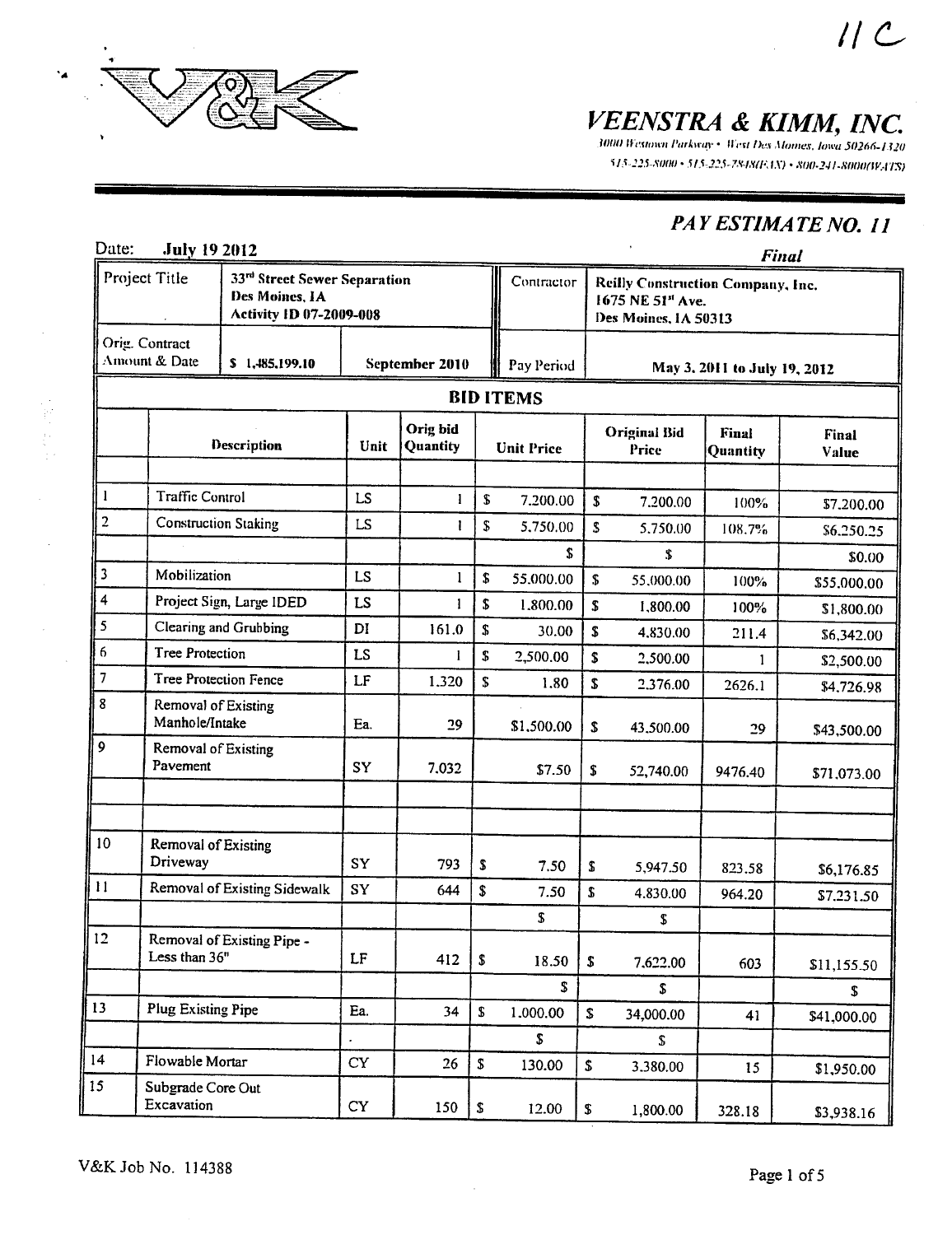|        | <b>BID ITEMS</b>                                    |                            |                      |                  |                   |               |                              |                   |                |
|--------|-----------------------------------------------------|----------------------------|----------------------|------------------|-------------------|---------------|------------------------------|-------------------|----------------|
|        | Description                                         | Unit                       | Orig hid<br>Quantity |                  | <b>Unit Price</b> |               | <b>Original Bid</b><br>Price | Final<br>Quantity | Final<br>Value |
| 16     | Subgrade Replacement                                | SY                         | 850                  | $\mathbb{S}$     | 10.00             | \$            | 8,500.00                     | 1.718.70          | \$17,187.00    |
|        |                                                     | SY                         |                      |                  | \$                |               | S.                           |                   |                |
| 17     | Storm Sewer, 12" RCP, \<br>Class 3                  | LF                         | 97                   | \$               | 55.00             | S.            | 5,335.00                     | 97                | \$5,335.00     |
| 18     | Storm Sewer, 15" RCP,<br>Class 3                    | LF                         | 685                  | ${\mathbb S}$    | 55.00             | \$            | 37.675.00                    | 685.0             | \$37,675.00    |
| 19     | Storm Sewer, 18" RCP,<br>Class 3                    | LF                         | 391                  | ${\mathfrak{F}}$ | 60.00             | S             | 23,460.00                    | 391               | \$23,460.00    |
| 20     | Storm Sewer, 21" RCP, Class<br>3.                   | LF                         | 290                  | \$               | 65.00             | S             | 18,850.00                    | 290               | \$18,850.00    |
| 21     | Storm Sewer, 24" RCP, Class<br>3                    | LF                         | 1.314                | \$               | 70.00             | \$            | 91,980.00                    | 1.279             | \$89,530.00    |
| 22     | Storm Sewer, 42" RCP, Class<br>3                    | LF                         | 72                   | \$               | 140.00            | \$            | 10.080.00                    | 72                | \$10,080.00    |
| 23     | Precast RCBC, 6' x 6', Single<br>Cell               | LF                         | 62                   | \$               | 612.50            | \$            | 37,975.00                    | 62                | \$37,975.00    |
| 24     | Sanitary Sewer, 8" PVC Pipe                         | LF                         | 799                  | \$               | 65.00             | S.            | 51,935.00                    | 779               | \$50,635.00    |
|        |                                                     |                            |                      |                  | \$                |               | S                            |                   |                |
| 25     | Sanitary Sewer, 10" PVC Pipe                        | LF                         | 643                  | S                | 70.00             | \$            | 45,010.00                    | 621               | \$43,470.00    |
| 26     | Sanitary Sewer, 8" DI Pipe                          | LF                         | 10                   | \$               | 95.00             | \$            | 950.00                       | 10                | \$950.00       |
| 27     | Sanitary Sewer, 10" DI Pipe                         | LF                         | 10                   | \$               | 105.00            | S             | 1,050.00                     | 10 <sub>o</sub>   | \$1,050.00     |
| 28     | Sanitary Sewer, 12" DI Pipe                         | LF                         | 10                   | \$               | 115.00            | S             | 1.150.00                     | 10                | \$1,150.00     |
| 29     | <b>Directional Bored Sanitary</b><br>Sewer, 8" Pipe | LF                         | 89                   | \$               | 75.00             | \$            | 6,675.00                     | 573               | \$42,975.00    |
|        |                                                     |                            |                      |                  | \$                |               | \$                           |                   |                |
|        |                                                     |                            |                      |                  | \$                |               | \$                           |                   |                |
| $30\,$ | 4" Sanitary Service Pipe                            | LF                         | 181                  | S                | 60.00             | ${\mathbb S}$ | 10,860.00                    | 188               | \$11.280.00    |
| 31     | 6" DI Sanitary Service Pipe                         | LF                         | 451                  | \$               | 65.00             | \$            | 29,315.00                    | 840.50            | \$54,632.50    |
|        |                                                     |                            |                      |                  | \$                |               | \$                           |                   |                |
| 32     | <b>Sanitary Service Connection</b>                  | Ea.                        | 19                   | \$               | 1.500.00          | \$            | 28.500.00                    | 41                | \$61,500.00    |
|        |                                                     |                            |                      |                  | \$                |               | \$                           |                   | S              |
| 33     | Water Main, 8" Restrained<br>Joint DI Pipe          | LF                         | 24                   | \$               | 55.00             | \$            | 1,320.00                     | 34.5              | \$1,897.50     |
| 34     | Water Main, 12" Restrained<br>Joint DI Pipe         | LF                         | 24                   | \$               | 80.00             | \$            | 1,920.00                     | 53                | \$4,240.00     |
| 35     | Fittings, Water main                                | $\ensuremath{\mathsf{LF}}$ | 1,300                | \$               | 9.50              | \$            | 12,350.00                    | 963               | \$9.148.50     |
| 36     | Copper Water Service<br>Relocation                  | Ea.                        | 37                   | \$               | 2,000.00          | \$            | 74,000.00                    | 1                 | \$2,000.00     |
|        |                                                     |                            |                      |                  | \$                |               | S.                           |                   |                |
| 37     | New Water Service                                   | Ea.                        | 15                   | \$               | 2,500.00          | \$            | 37,500.00                    | 20                | \$50,000.00    |

V&K Job No. 114388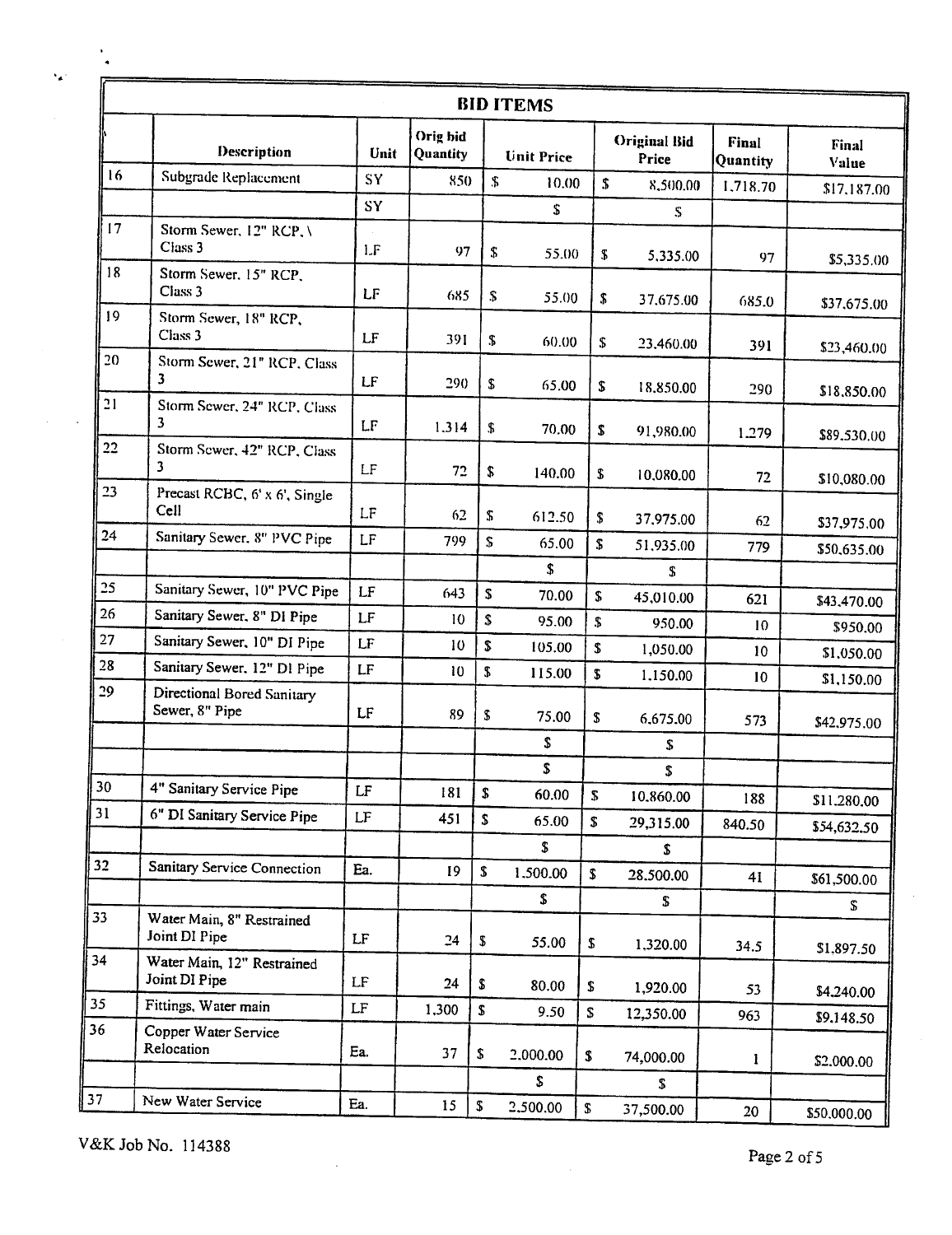| ٠ |
|---|
|   |

 $\mathbf{v}$  $\ddot{\phantom{a}}$ F  $\mathcal{L}^{\text{max}}_{\text{max}}$ 

|                 |                                             |      |                      |        | <b>BID ITEMS</b>  |    |                              |                   |                            |
|-----------------|---------------------------------------------|------|----------------------|--------|-------------------|----|------------------------------|-------------------|----------------------------|
|                 | Description                                 | Unit | Orig bid<br>Quantity |        | <b>Unit Price</b> |    | <b>Original Bid</b><br>Price | Final<br>Quantity | Final<br>Value             |
| 38              | Type M-A Intake, Cast in                    |      |                      |        | \$                |    | \$                           |                   | $\mathbf{S}$               |
|                 | Place                                       | Ea.  | 14                   | \$     | 3.350.00          |    | \$<br>46,900.00              |                   |                            |
| 39              | Type M-B Intake, 84" Dia.,<br>Cast in Place | Ea.  |                      | 1<br>S | 6,250.00          |    | \$<br>6.250.00               | 15                | \$50.250.00                |
| 40              | Type M-C Intake, Cast In<br>Place           | Ea.  | 1                    | \$     | 4.200.00          | \$ |                              | $\mathbf{I}$      | \$6,250.00                 |
| $\overline{+1}$ | Type M-C Intake Mod, Cast<br>in Place       | Ea.  | 1                    | \$     | 8,250.00          | \$ | 4.200.00                     | 1                 | \$4,200.00                 |
| 42              | Type M-E Intake Mod, Cast in<br>Place       | Ea.  | 1                    | \$     | 9.500.00          | \$ | 8.250.00                     | I                 | \$8,250.00                 |
| 43              | Modify Existing intake                      | Ea.  | 5                    | \$     | 1,250.00          | \$ | 9.500.00                     | 1                 | \$9,500.00                 |
| 44              | Type M-A Storm Manhole,<br>48" Dia.         | Ea.  | 5                    | \$     | 4.500.00          | S  | 6.250.00                     | 4                 | \$5,000.00                 |
| 45              | Type M-A Storm Manhole,<br>60" Dia.         | Ea.  | 4                    | \$     | 6.000.00          | \$ | 22,500.00<br>24.000.00       | 5                 | \$22,500.00                |
| 46              | MH Above RCBC                               | Ea.  | Ŧ                    | \$     | 2,750.00          | \$ | 2,750.00                     | 4                 | \$24,000.00                |
| 47              | Type A Sanitary Manhole                     | Ea.  | 10                   | \$     | 3,500.00          | \$ | 35,000.00                    | L                 | \$2,750.00                 |
|                 |                                             |      |                      |        | \$                |    | \$                           | 12                | \$42,000.00                |
| 48              | Type I Sanitary Manhole, 72"<br>Dia.        | Ea.  | 1                    | \$     | 5,500.00          | \$ | 5,500.00                     |                   |                            |
| 49              | Drop Connection                             | Ea.  | 3                    | \$     | 4.000.00          | S. | 12,000.00                    | 1                 | \$5,500.00                 |
| 50              | Connection to Existing Intake               | Ea.  | 9                    | \$     | 1,800.00          | \$ | 16.200.00                    | 3<br>9            | \$12,000.00                |
| 51              | Connection to Existing<br>Manhole           | Ea.  | -1                   | S      | 1.850.00          | \$ | 1,850.00                     |                   | \$16,200.00                |
| 52              | PCC Pavement, 7" C-4<br>Class 3             | SY   | 2,772                | \$     | 36.75             | \$ | 101,871.00                   | 3<br>4.188.75     | \$5,550.00<br>\$153,936.56 |
| 53              | PCC Pavement, 8" C-4<br>Class 3             | SY   |                      |        |                   |    |                              |                   |                            |
| 54              | PCC Pavement, 9" C-4<br>Class 3             |      | 1,828                | \$     | 52.00             | \$ | 95.056.00                    | 1,704.87          | \$88,653.24                |
|                 |                                             | SY   | 686                  | S      | 65.50             | \$ | 44.933.00                    | 710.80            | \$46.557.40                |
|                 |                                             |      |                      |        |                   |    |                              |                   |                            |
|                 | PCC Pavement, 9" M-4<br>Class 3             | SY   | 202                  | \$     | 77.00             | \$ | 15.554.00                    | 586.80            | \$45,183.60                |
|                 | HMA (1M ESAL) Base, 3/4"                    | Tons |                      |        |                   |    |                              |                   |                            |
|                 | HMA (1M ESAL)                               |      | 315                  | \$     | 90.00             | \$ | 28.350.00                    | 319.13            | \$28,721.70                |
|                 | Intermediat, 3/4"                           | Tons | 315                  | S      | 90.00             | \$ | 28,350.00                    | 318.00            | \$28,620.00                |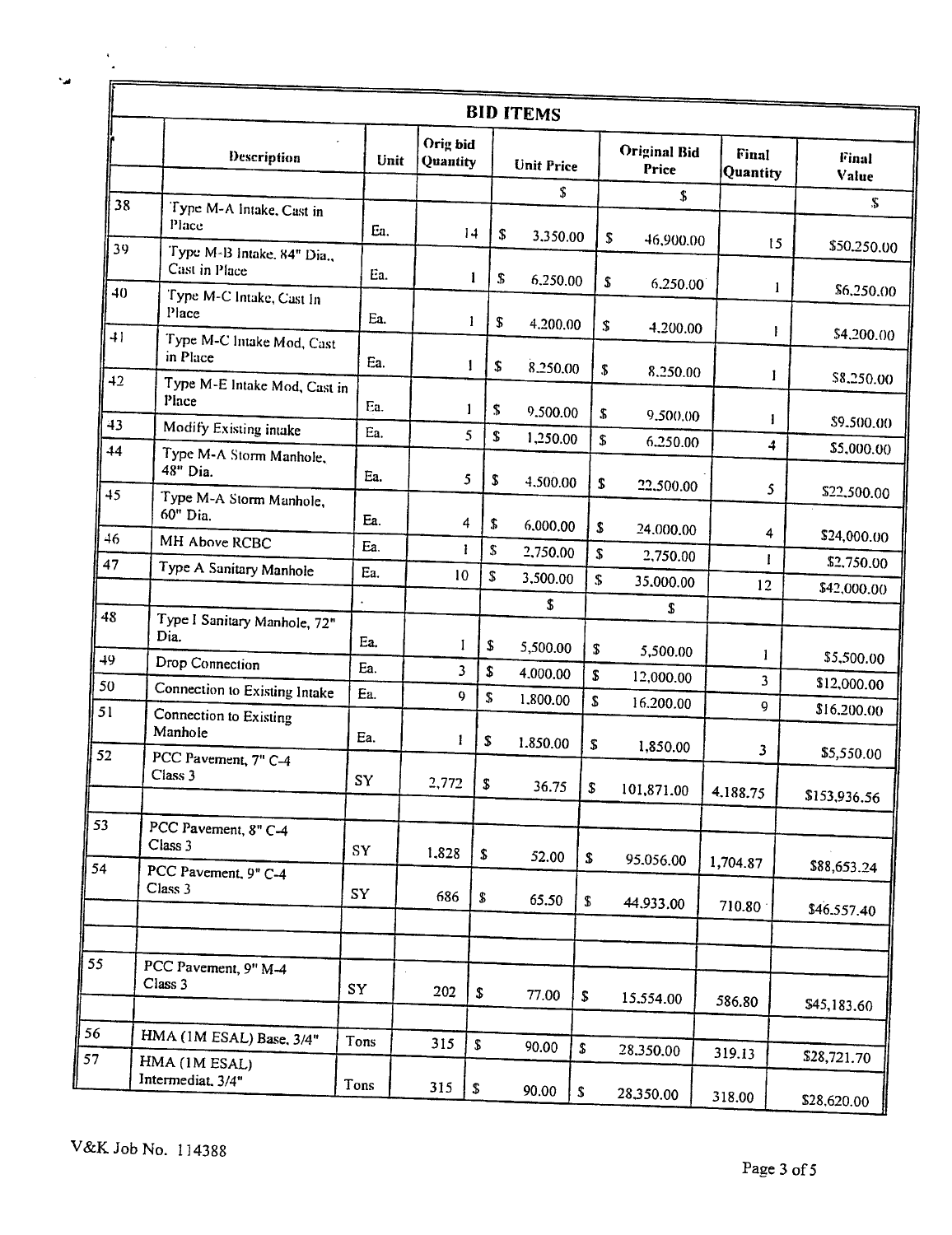|    |                                                 |      |                      |                    | <b>BID ITEMS</b>  |                    |                              |                   |                            |
|----|-------------------------------------------------|------|----------------------|--------------------|-------------------|--------------------|------------------------------|-------------------|----------------------------|
|    | Description                                     | Unit | Orig bid<br>Quantity |                    | <b>Unit Price</b> |                    | <b>Original Bid</b><br>Price | Final<br>Quantity | Final<br>Value             |
| 58 | HMA (1M ESAL) Surf, 1/2",<br>No Fric            | Tons | 1.136                | \$                 | 95.00             | \$                 | 107,920.00                   | 1.169.80          | \$111.131.00               |
|    |                                                 |      |                      |                    |                   |                    |                              |                   |                            |
| 59 | Driveway, 6" C-4 PCC                            | SY   | 692                  | S.                 | 29.26             | ${\mathbb S}$      | 20.247.92                    | 706.93            | \$20,684.77                |
| 60 | Driveway, 8" C-4 PCC                            | SY   | 29                   | $\pmb{\mathbb{S}}$ | 29.00             | \$                 | 841.00                       | 163.80            | \$4,750.20                 |
| 61 | Driveway, 9" C-4 PCC                            | SY   | $\overline{\bf 4}$   | \$                 | 525.63            | \$                 | 2,102.52                     | 19.3              |                            |
|    |                                                 |      |                      |                    |                   |                    |                              |                   | \$10,144.67                |
| 62 | Driveway, 9" M-4 PCC                            | SY   | 63                   | $\sqrt{2}$         | 65.38             | ${\mathbb S}$      | 4,118.94                     | 63.08             | \$4,124.17                 |
| 63 | Driveway, 6" HMA                                | SY   | 29                   | $\pmb{\mathsf{S}}$ | 100.00            | S.                 | 2,900.00                     | 18.33             | \$1,833.00                 |
| 64 | Class A Crushed Road Stone                      | Tons | 32                   | S                  | 25.00             | \$                 | 800.00                       | 308.90            | \$7,722.50                 |
| 65 | <b>HMA Milling</b>                              | SY   | 3.482                | S                  | 5.00              | $\pmb{\mathbb{S}}$ | 17,410.00                    | 3.482             |                            |
| 66 | Sidewalk, 4" PCC                                | SY   | 617                  | \$                 | 27.86             | $\mathbf{\hat{S}}$ | 17.189.62                    | 798.30            | \$17,410.00<br>\$22,240.64 |
| 67 | Sidewalk, 6" PCC                                | SY   | 28                   | \$                 | 104.70            | ${\bf S}$          | 2,931.60                     |                   |                            |
|    |                                                 |      |                      |                    |                   |                    |                              | 181.40            | \$18,992.58                |
| 68 | Detectable Warning, Pre-<br>Manufactured Panels | SF   | 264                  | \$                 | 22.00             | ${\mathbb S}$      | 5,808.00                     | 300               |                            |
| 69 | Sod                                             | SQ   | 400                  | \$                 | 35.00             | \$                 | 14,000.00                    | 446.20            | \$6,600.00<br>\$15,617.00  |
| 70 |                                                 |      |                      |                    |                   |                    |                              |                   |                            |
|    | Silt Fence and Pollution<br>Prevention Plan     | LS   | 1                    | ${\mathbb S}$      | 4,000.00          | \$                 | 4,000.00                     | 1.00              | \$4,000.00                 |
|    | <b>TOTAL</b>                                    |      | XXX                  |                    |                   |                    |                              |                   |                            |
|    |                                                 |      |                      |                    | XXX               |                    | \$1,485,199.10               |                   | \$1,695,737.77             |

**SUMMARY** 

 $\hat{\mathcal{A}}$ 

 $\mathcal{L}$ 

 $\bar{\beta}$ 

 $\hat{\mathcal{L}}(\hat{\mathcal{L}})$  and  $\hat{\mathcal{L}}(\hat{\mathcal{L}})$ 

 $\sim$